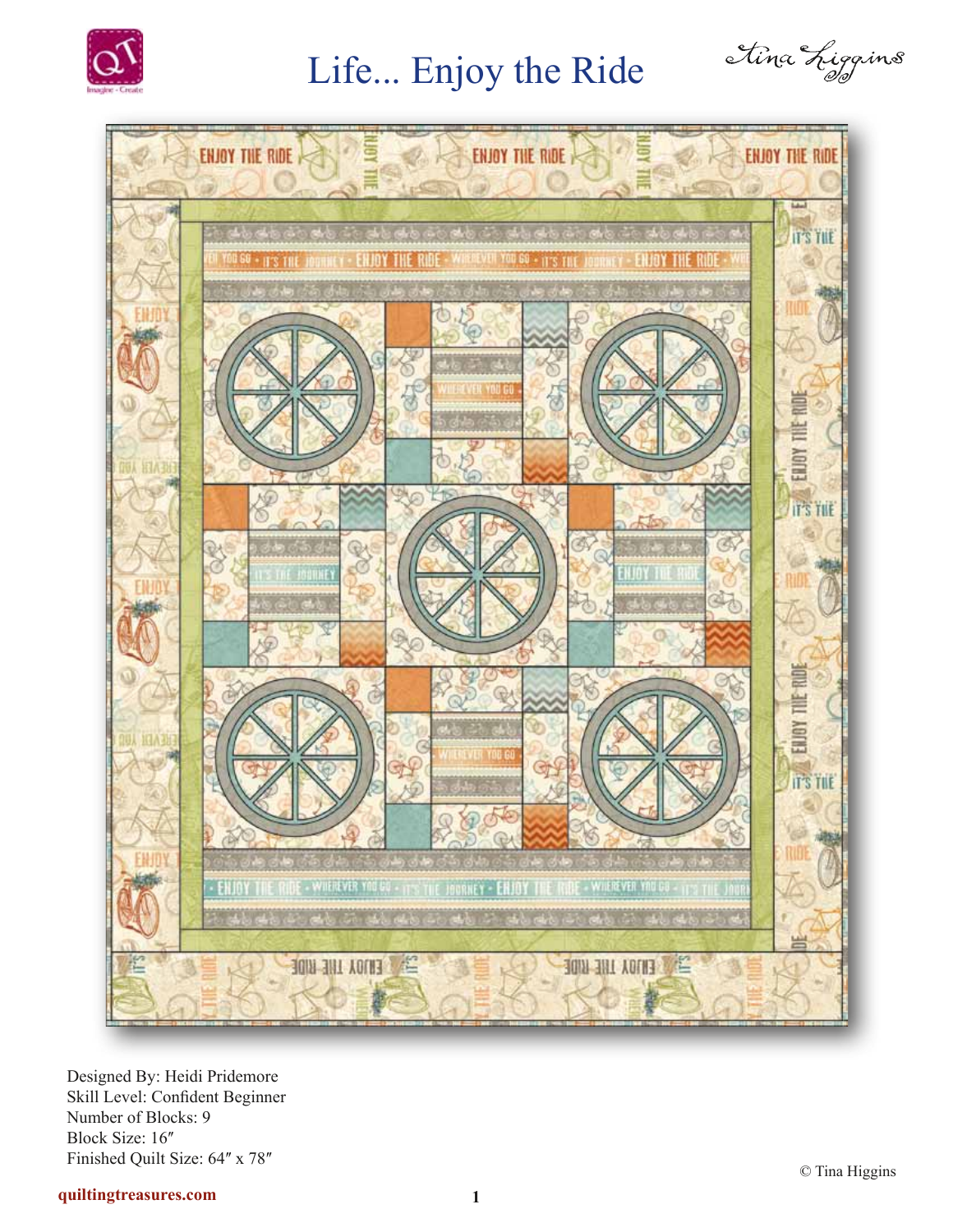

# Life... Enjoy the Ride









#### **Supplies**

- 72" x 86" piece of backing fabric (5 yds).
- 72" x 86" piece of batting.
- 6 yds 17"-wide fusible web.
- Basic sewing supplies.

#### **Designer Notes**

After making your first 14" fusible web circle from the template found in this pattern, measure it to ensure all the templates that you have printed are accurate. If you find the paper templates included in this pattern do not yield accurate sizes, make sure that you check the box "Print Size Options: At Actual Size" when printing the pattern from the Quilting Treasures website (www. quiltingtreasures.com) using Adobe Reader software. Photocopying this pattern might yield unexpected results.

### **Cutting Directions**

*Note: A widthwise cut (***WOF***) is from selvage to selvage.*

#### **23440 E: Fabric A (tossed bikes print)** *Pieced Block*

• Cut (4)  $4\frac{1}{2}$  x **WOF** strips. Subcut into (16)  $4\frac{1}{2}$ " x  $8\frac{1}{2}$ " rectangles.

| <b>FABRIC</b><br><b>REQUIREMENTS</b> |                |
|--------------------------------------|----------------|
| Design                               | Yards          |
| 23440 E                              | $2\frac{7}{8}$ |
| 23443 K                              | $1\frac{3}{8}$ |
| 23442 <sub>Q</sub>                   | 1              |
| 23442 T                              | $\frac{1}{4}$  |
| 23441 E<br>includes binding          | $1\frac{3}{4}$ |
| 23444 Q                              | $\frac{1}{4}$  |
| 23444 T                              | $\frac{1}{4}$  |
| 23439 E                              | $1\frac{5}{8}$ |
| 23442 H                              | $\frac{5}{8}$  |

#### *Wheel Block*

- Cut (3)  $16\frac{1}{2}$  x **WOF** strips. Subcut into (5)  $16\frac{1}{2}$  squares.
- Retain remaining fabric for Fabric A wedges with the fusible web. See Block Instructions to cut forty wedges.

#### **23443 K: Fabric B (gray wheels print)** *Wheel Block*

• See Block Instructions to cut five 14" diameter Fabric B circles with the fusible web.

#### **23442 Q: Fabric C (teal tonal)** *Pieced Block*

• Cut (1)  $4\frac{1}{2}$ <sup>"</sup> x **WOF** strip. Subcut (4)  $4\frac{1}{2}$ " squares. *Wheel Block*

### • Retain remaining fabric for 12" circles using fusible

web. See Block Instructions to cut five 12" diameter circles.

#### **23442 T: Fabic D (peach tonal)** *Pieced Block*

• Cut (1)  $4\frac{1}{2}$ <sup>"</sup> x **WOF** strip. Subcut (4)  $4\frac{1}{2}$ " squares.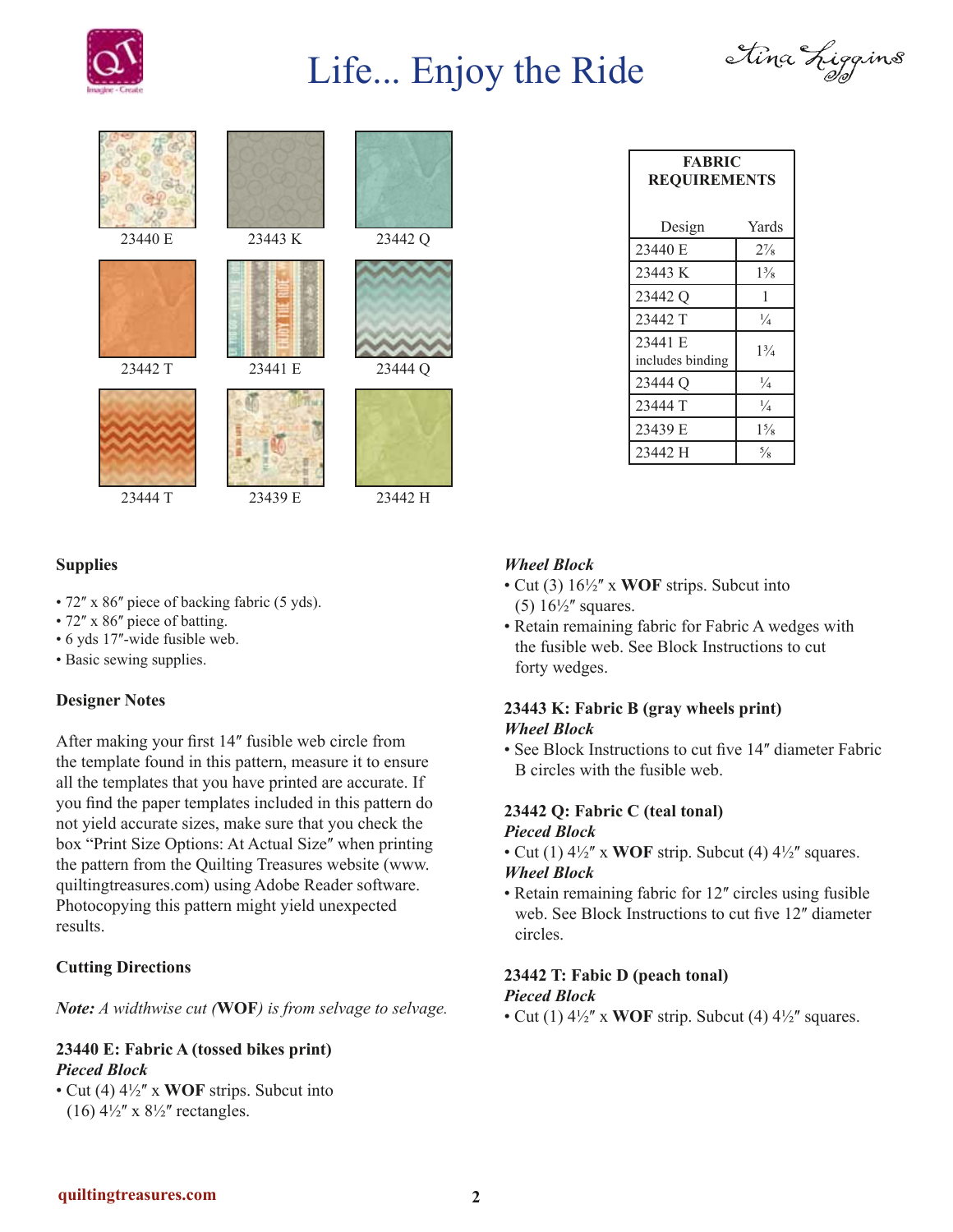

# Life Enjoy the Ride

Étina Liggins

### **23441 E: Fabric E (main stripe)**

*Note: Cut the yardage in the following order. Use the diagram of the finished quilt as reference. Pieced Block*

• Cut (1)  $8\frac{1}{2}$ <sup>"</sup> x **WOF** strip. Subcut (4)  $8\frac{1}{2}$ " squares (two centered on the coral stripe and two centered on the blue stripe).

#### *Inner Top/Bottom Border #1*

- Cut (1)  $7\frac{1}{2}$ " x 48 $\frac{1}{2}$ " rectangle from the length of remaining fabric, centered on the coral stripe.
- Cut (1)  $7\frac{1}{2}$ " x 48 $\frac{1}{2}$ " rectangle from the length of remaining fabric, centered on the blue stripe.

#### *Binding*

• Cut (17)  $2\frac{1}{2}$ " x 18" **WOF** strips from the remaining fabric for the binding.

#### **23444 Q: Fabric F (teal chevron print)** *Pieced Block*

• Cut (1)  $4\frac{1}{2}$ <sup>"</sup> x **WOF** strip. Subcut (4)  $4\frac{1}{2}$ " squares.

### **23444 T: Fabric G (peach chevron print)** *Pieced Block*

• Cut (1)  $4\frac{1}{2}$ <sup>"</sup> x **WOF** strip. Subcut (4)  $4\frac{1}{2}$ " squares.

#### **23439 E: Fabric H (main print)** *Outer Border*

- Cut (4)  $6\frac{1}{2}$ " x WOF strips. Piece strips end to end and cut (2)  $6\frac{1}{2}$ " x  $66\frac{1}{2}$ " rectangles.
- Cut (4)  $6\frac{1}{2}$ <sup>"</sup> x **WOF** strips. Piece strips end to end and cut (2)  $6\frac{1}{2}$ " x  $64\frac{1}{2}$ " rectangles.

### **23442 H: Fabric I (green tonal)**

### *Inner Border #2*

- Cut (4)  $2\frac{1}{2}$ " x **WOF** strips. Piece strips end to end and cut (2)  $2\frac{1}{2}$ " x  $62\frac{1}{2}$ " rectangles.
- Cut (3)  $2\frac{1}{2}$ " x **WOF** strips. Piece strips end to end and cut (2)  $2\frac{1}{2}$ " x  $52\frac{1}{2}$ " rectangles.

### **Wheel Block**

*Note: Refer to the manufacturer's instructions when working with the fusible web and the following instructions.*

### **14ʺ Circles**

**1.** Cut one 16<sup>*''*</sup> square of fusible web. Fold the fusible web square into quarters with the paper side out. Align Template A with the folded edges of the fusible web quarter-square. Trace both arc lines. Cut the folded fusible web quarter-square along the outer arc line

and unfold. Trace the inner arc line on the other three quarters of the paper side of the fusible web by aligning the outer arc with the template. This will create a 14" circle with a  $\frac{1}{4}$ " of waste edge. Make a total of five fusible web 14" circles. Arrange the fusible web circles on the wrong side of Fabric B. With a hot iron, press the fusible side of the web circle to the wrong side of Fabric B. Cut along the inner circle line for a 14" circle. Make a total of five 14" Fabric B circles.

### **12ʺ Circles**

**2.** Cut one 14ʺ square of fusible web. Fold the fusible web square into quarters with the paper side out. Align Template B with the folded edges of the fusible web quarter-square. Trace both arc lines. Cut the folded fusible web quarter-square along the outer arc line and unfold. Trace the inner arc line on the other three quarters of the paper side of the fusible web by aligning the outer arc with the template. This will create a 12" circle with a  $\frac{1}{4}$ " of waste edge. Make a total of five fusible web 12" circles. Arrange the fusible web circles on the wrong side of Fabric C. With a hot iron, press the fusible side of the web circle to the wrong side of Fabric C. Cut along the inner circle line for a 12" circle. Make a total of five 12" Fabric C circles.

### **Wedges**

- **3.** Trace a total of 40 Template C onto the paper side of the fusible web. Alternate the direction of the wedges in a vertical column (**WOF**) on the fusible web. With a hot iron, press the fusible side of the web to the wrong side of Fabric A. Cut out the 40 Fabric A wedges.
- **4.** Referring to Diagram 1, arrange and press one Fabric B 14" circle, then one Fabric C 12" circle, and then eight Fabric A wedges onto one  $16\frac{1}{2}$  Fabric A square to make one Wheel Block. Repeat to make a total of five Wheel Blocks.
- **5.** Finish the raw edges of each shape with a decorative stitch such as a buttonhole, satin, or zigzag stitch to complete the five Wheel Blocks.

#### DIAGRAM 1

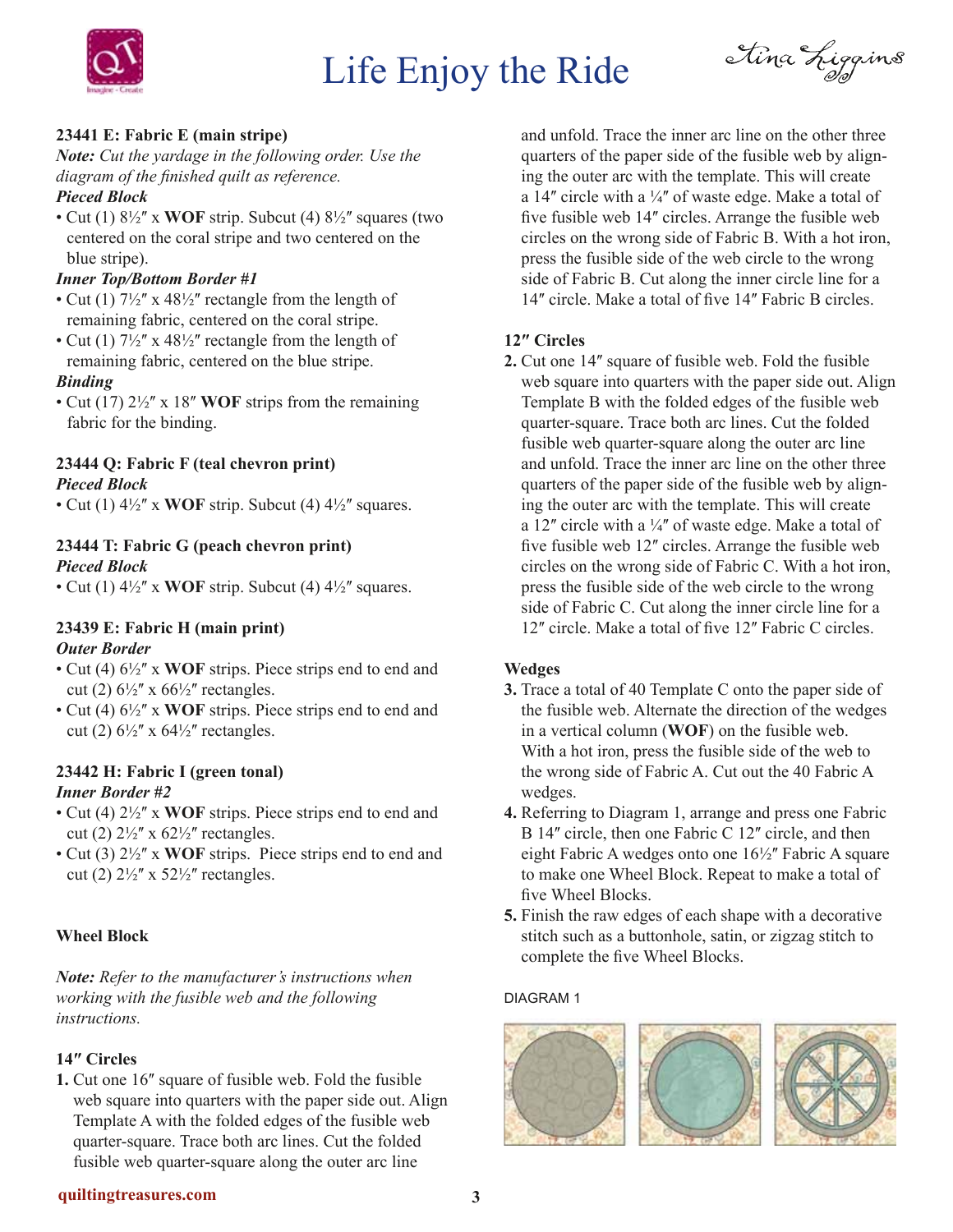

# Life... Enjoy the Ride

étina Liggins

#### **Pieced Block**

- **1.** Row 1. Sew a  $4\frac{1}{2}$ " x  $8\frac{1}{2}$ " Fabric A rectangle between a  $4\frac{1}{2}$ " Fabric D square and a  $4\frac{1}{2}$ " Fabric F square.
- **2.** Row 2. Sew an  $8\frac{1}{2}$ " Fabric E square between two  $4\frac{1}{2}$ "  $x 8\frac{1}{2}$ " Fabric A rectangles.
- **3.** Row 3. Sew a  $4\frac{1}{2}$ " x  $8\frac{1}{2}$ " Fabric A rectangle between a  $4\frac{1}{2}$ " Fabric C square and a  $4\frac{1}{2}$ " Fabric G square.
- **4.** Referring to Diagram 2, sew the three rows together as follows: Row 1, Row 2, Row 3.
- **5.** Repeat Steps 1–4 to make a total of four Pieced



Blocks.

#### **Quilt Center Assembly**

*Note: Refer to Diagram 3, noting orientation of the blocks, for the following steps.*

- **1.** Sew a Pieced Block between two Wheel Blocks for Row 1. Make two Row 1.
- **2.** Sew a Wheel Block between two Pieced Blocks for Row 2.
- **3.** Sew the three rows together in the following order: Row 1, Row 2, Row 1. Quilt Center should measure  $48\frac{1}{2}$ " x  $48\frac{1}{2}$ ".

Diagram 3



### **Quilt Assembly**

#### *Note: Refer to Quilt Layout Diagram for the following steps:*

- **1.** Inner Top Border #1. Sew the  $7\frac{1}{2}$ " x  $48\frac{1}{2}$ " Fabric E coral stripe rectangle to the top of the Quilt Center.
- **2.** Inner Bottom Border #1. Sew the  $7\frac{1}{2}$ " x  $48\frac{1}{2}$ " Fabric E blue stripe rectangle to the bottom of the Quilt Center. Quilt Center should measure  $48\frac{1}{2}$ " x  $62\frac{1}{2}$ ".
- **3.** Inner Border #2. Sew a  $2\frac{1}{2}$ " x  $62\frac{1}{2}$ " Fabric I rectangle to each opposite long side of the Quilt Center. Sew a  $2\frac{1}{2}$ " x 52 $\frac{1}{2}$ " Fabric I rectangle to each opposite short side of the Quilt Center. Quilt Center should measure  $52\frac{1}{2}$ " x 66 $\frac{1}{2}$ ".
- **4.** Outer Border. Sew a  $6\frac{1}{2}$ " x  $66\frac{1}{2}$ " Fabric H rectangle to each opposite long side of the Quilt Center. Sew a  $6\frac{1}{2}$ "  $x 64\frac{1}{2}$  Fabric H rectangle to each opposite short side of the Quilt Center. Quilt Top should measure  $64\frac{1}{2}$ " x  $78\frac{1}{2}$ .

#### Quilt Layout Diagram



#### **Finishing**

- **1.** Layer the Quilt Top right side up on top of the batting and the wrong side of the backing fabric.
- **2.** Baste the layers together and quilt as desired.
- **3.** Binding. Sew the  $(17)$   $2\frac{1}{2}$  x  $18$ <sup>"</sup> Fabric E rectangles together, end to end, using 45° seams to make a continuous strip. Fold strip in half lengthwise (with wrong sides together) and press. Bind as desired.

**quiltingtreasures.com 4**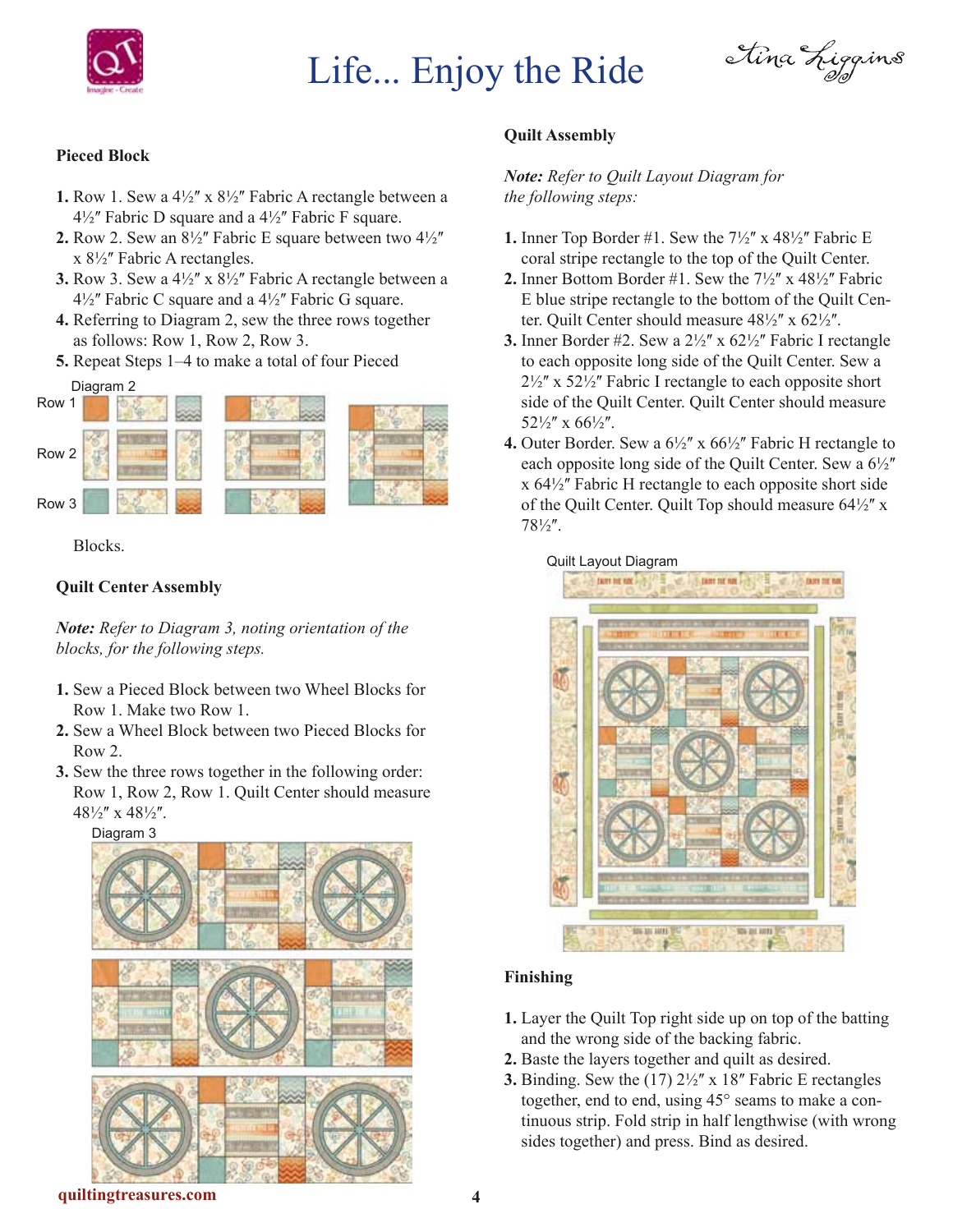

Life... Enjoy the Ride